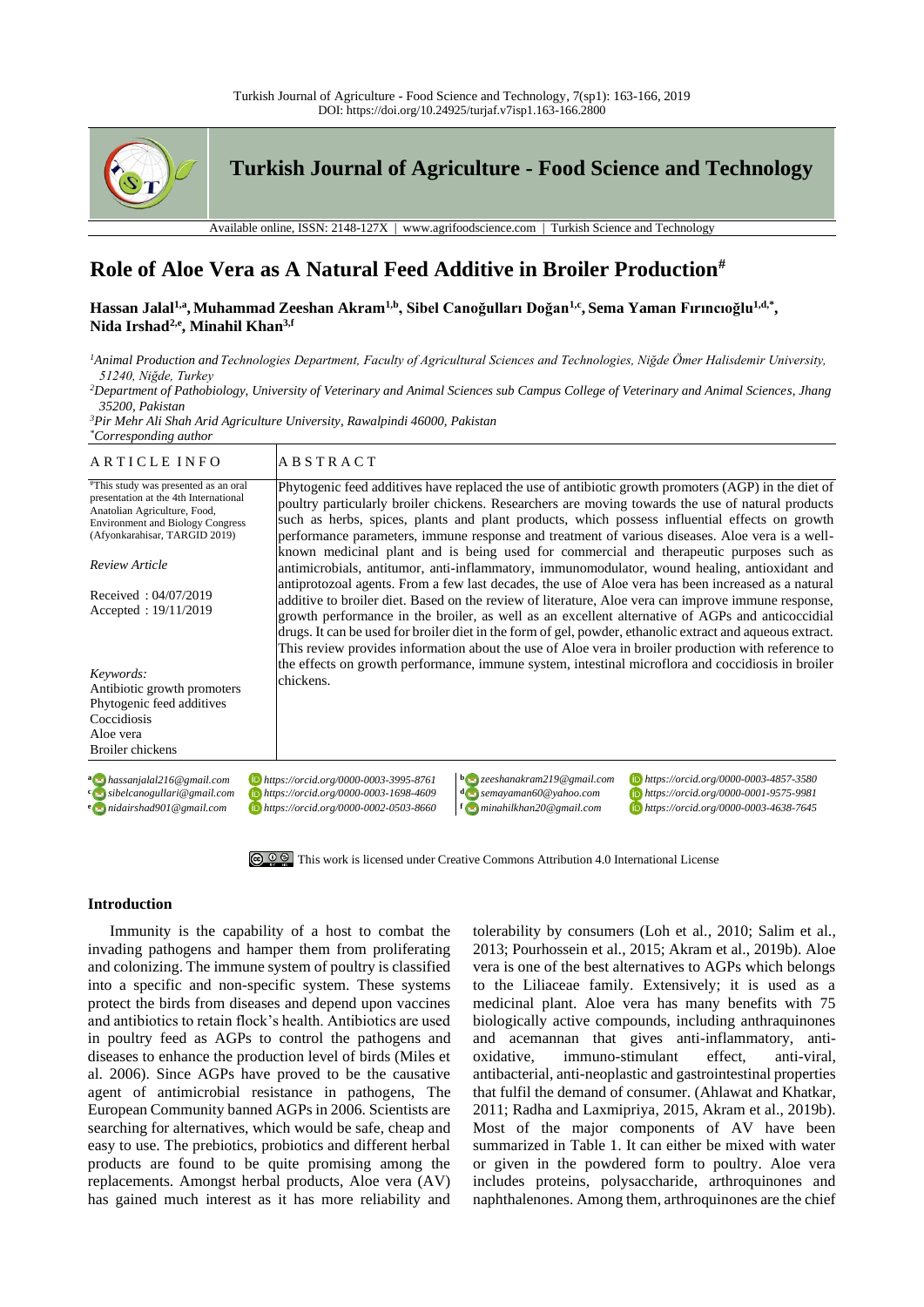active compound. Arthroquinones are found in bitter yellow exudate having aloin A, aloin B, aloe-emodin, aloenin, chrysophanol & aloesaponol I, II, III, IV (Reynolds, 1985). Among polysaccharides, glucose and mannose are the most usual ones (Paulsen et al., 1978). Other components in AV include lectin, cellulase, catalase and superoxide dismutase (Suzuki et al., 1979; Sabeh et al., 1996).

Aloe vera increases the digestion process and helps to fight against bacteria and viruses when it is offered to the birds in the water. And also it damages the cancerous cells and foreign materials. Furthermore, antibody titers against Newcastle and coccidiosis are also increased (Akram et al., 2019b). The microflora present in the gut has a significant effect on the growth and overall performance of birds. Aloe vera helps microflora to grow properly.

Use of AGPs should be significantly reduced as they are the main reason of increasing antimicrobial resistance. Keeping a balance between human health and food quality is highly preferred with judicial use of chemical feed additives. The main objective of this paper is to review the effects of AV as a natural feed additive. This review provides a brief and basic understanding of the application of AV on poultry production.

## **Effects of Aloe Vera on Growth Performance Parameters**

Economical achievement of good body weight and better feed conversion rate (FCR) are the preferred goals in broiler farming. Prebiotics, probiotics, some herbs and natural ingredients are highly favoured as compared to antibiotics. A study took place that resulted in better growth performance by combining AV with AGPs such as virginiamycin instead of feeding AV gel alone. Virginiamycin is an AGP that can be replaced with 1% AV leaf powder. There was no significant weight gain when AV powder alone was fed with an amount of 0.1 and 0.2% while when AV was offered with water, a prominent weight gain was observed (Olupona et al., 2010). Likewise, weight gain was increased when AV gel supplemented with water at an amount of 1.8ml/litter (Hassan et al., 2012). Furthermore, combing dry and fresh AV gel had overall positive effect on FCR (Sinurat et al., 2002). Using AV powder with an amount of 0.3, 0.5 or 0.8 showed no positive response whereas using 1.5, 2 and 2.5% of AV gel showed notable difference in FCR (Darabighane et al., 2011). Akram et al. (2019b) examined the effects of Av at three different PH on the broiler chickens. They observed that AV extract with PH 3 significantly increased the feed intake at 21 and 35 days of age and feed conversion ratio at 21 days of age. The highest weight gain was also obtained at 35 days of age.

## **Effects of Aloe Vera on Immune Response**

In poultry, a significant factor to enhance consistency, growth performance and long life is the reinforcement of immune system against diseases which can be obtained by improving immune response against pathogens. Medicinal herbaceous plant and mushrooms containing polysaccharide which cause the improvement of the immune system have been showed by previous studies

(Guo et al., 2004). Various studies have shown that the macromolecular polysaccharides and glycoproteins of AV are the major reason of its immunomodulatory activity. AV has good anti-bacterial properties which help in promoting beneficial bacteria in the intestine and improve the immune response of birds. The improvement of immune system caused by AV is probably due to presence of acemannan in its structure (Karaca et al., 1995; Zhang and Tizard, 1996; Djeraba and Quere, 2000; Harlev et al., 2012; Akram et al., 2019b). The acemannan's immunoregulatory programme is connected to the stimulation of macrophages. They activate the immune cells, boost the release of interferon IFN-c, cytokines, interlukin 6, TNF and NO and expression of surface antigens (Zhang and Tizard, 1996). The activation of macrophages by this acemannan of AV is mainly due to presence of a  $\beta$  (1-4)-linked acetylated mannan which has mannose in it and can attach to the receptors of mannose in macrophages (Karaca et al., 1995). Suppression of immune system caused by UV rays and risk of skin cancer is possibly reduced by the extract of AV gel which has the ability to modulate DNA-damage activated signal transduction pathways (Strickland 2001).

The acemannan of AV causes the reinforcement of macrophage activity has been shown in chickens through various experiments (Djeraba and Quere, 2000; Karaca et al., 1995). Addition of AV gel to broiler diets (at 1.5%, 2%, and 2.5%) increased the antibody titter against Newcastle disease virus (NDV) on days 24 and 38 (Darabighane et al., 2012). Similarly, Valle-Paraso (2005) observed same effects against NDV on day 37 and 52 when broiler supplemented with 2% AV gel (mixed with drinking water). Alemi et al., (2012) reported increase in antibody titter against NDV by adding (0.5%, 0.75%, and 1%) AV gel powder in broiler feeds. Furthermore, Jiang et al., (2005) reported that the addition of the acemannan (0.1% and 0.05%), polysaccharide (0.1%), and AV gel (0.1%) in broiler feeds have showed a great enhancement in antibody titer. The reduction of losses and clinical signs of NDV infections have been reported by Waihenya et al., (2002) due to usage of Aloe secundiflora in broilers. Investigators have studied antibody titter against sheep red blood cells (SRBC) alongside the AV effects on antibody titter against NDV. For example, as compared to the control group, the broilers which have been treated with AV gel showed an increase in antibody titter against SRBC reported by Darabighane et al. (2012). As compared to control group it is reported that the oral administration of ethanol and aqueous extracts of AV pulp for three successive days to broilers at 300 mg/kg body weight/day have increased the titter of antibodies against SRBC (Akhtar et al., 2012). In addition, 35 day-old broilers treated with 0.5% and 1% mixture of AV leaf powder in feed and 15 and 30 ml/l addition of aqueous extract of AV in drinking water showed an increase in total immunoglobulin which have been reported in a study on antibody titter against SRBC (Besharatian et al., 2012). Mahdavi et al. (2012) reported that addition of 0.75 and 1% AV gel in birds diet increased the antibody titer against SRBC as compared to control groups which supplemented with 0.5% AV. In addition, intermittent application of AV gel at 1% showed a great reinforcement in antibody titter (Shokraneh et al., 2012). As a result of adding AV gel to broiler feeds an increase in total white blood cell count of broilers have been reported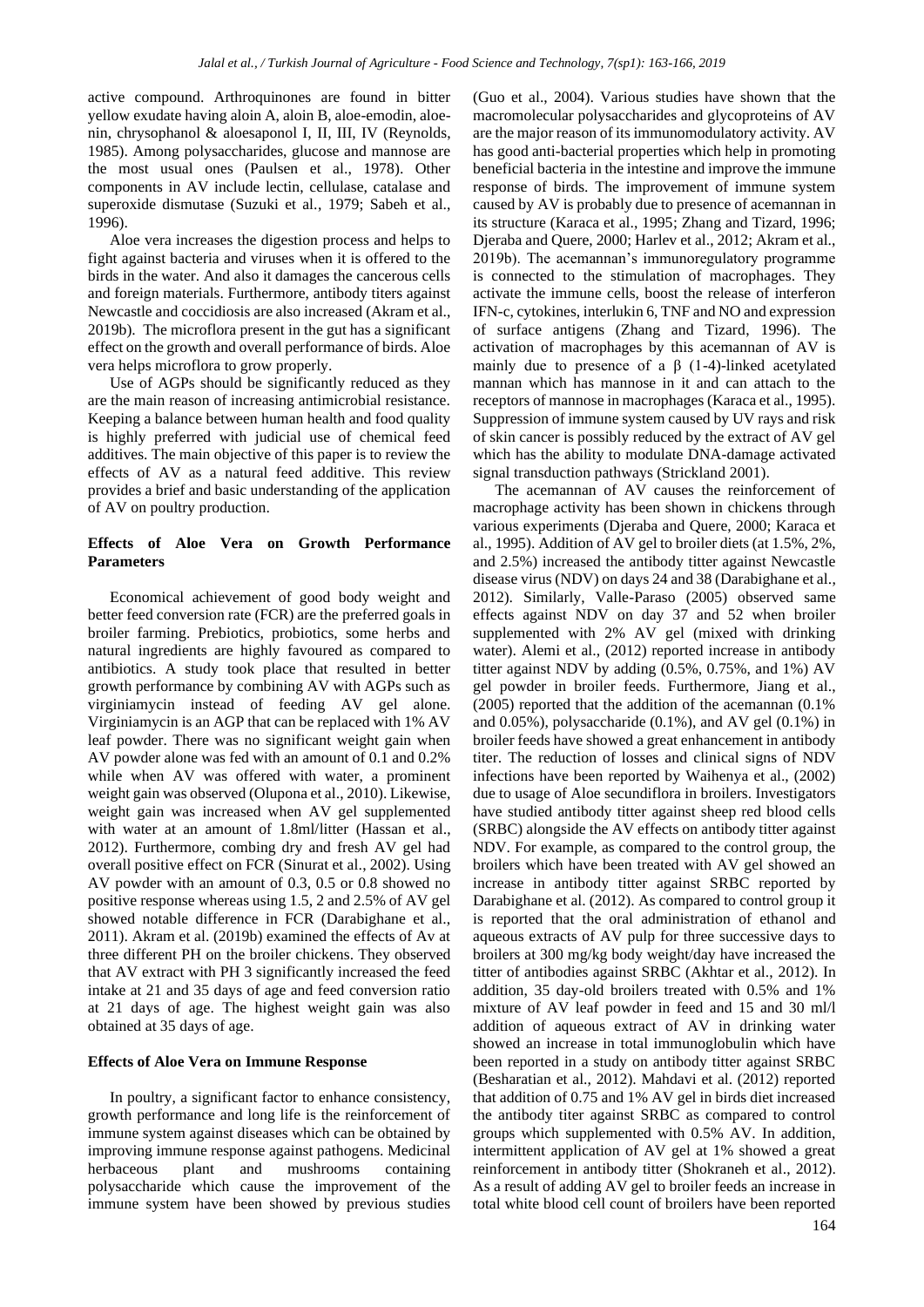(Darabighane et al. 2011; Valle-Paraso et al., 2005).Valle-Paraso et al. (2005) reported that the calculation of blood parameters at day 37 and 52 of broilers that received 2% AV gel mixed with drinking water showed an increase in total count of WBCs and lymphocytes. Similarly, 1% AV gel powder group showed the highest haemoglobin, RBCs, and WBC count as compared to control group (Mahdavi et al., 2012). In addition, Sun et al., (2011) reported that the birds received the polysaccharides contained in AV had good immune response against *B. avium* inactivated vaccine. Akram et al., (2019b) reported that AV extract with PH 3 and 7 significantly (P<0.05) improved the serum antibody titters against IDBV (Infectious bursal disease and Newcastle disease vaccine respectively.

## **Effects of Aloe Vera on Coccidiosis**

In poultry farming, coccidiosis is one of the commonest and priciest illnesses which lead to harmful influences on growth performance. Anticoccidial drugs are an outstanding method to switch coccidiosis off. Nevertheless, high dealing charges and sensitive confrontation beside these drugs have moved considerations in the direction of herbs for monitoring the disease. Among one of those herbal remedies, AV is a good choice. AV has antibacterial and anti-protozoal properties that highly help in controlling the diseases. Anti-coccidial drugs can cause resistance in the pathogens, which is a negative effect and is an alarming situation for the world. Eimeria is a specie that infects broiler and AV proved to be an immunostimulant against it (Akhtar et al., 2011). These protozoal pathogens have their life cycle within the range of one and two weeks (Akram et al., 2019a). Humoral and cellular immune response was boosted by the use of AV in poultry diets. It was reported that obvious reduction in oocyte count of coccidia occurred due to increase in contacts of AV and Aloe spicata on reticence of avian coccidia oocysts sporulation (Mwale et al., 2006). Likewise, addition of AV powder in diet at the rate of 0.1%, 0.3%, and 0.5% reduced the faecal oocyte shedding as compared to control group (Yim et al., 2011). Furthermore, broilers which are orally presented with ethanol and aqueous extracts of AV pulp for 3 successive days at dose rate of 300 mg/kg body showed suggestively lower faecal oocyst shedding rate (Akhtar et al., 2012). Moreover, in contrast to the rheostat group and the group that fed with ethanol extract of AV pulp, the broilers that fed with aqueous extract of AV pulp had the lowermost mean mark injury in caeca and intestine. In addition, the broilers which received mix feed with 2.5% AV gel had the smallest faecal oocyst shedding (Darabighane et al., 2011). Anticoccidial actions of AV are attributable to stimulate the immune system because it definitely affects immune response. It increases weight gain and reduces number of faecal eggs caused by anticoccidial effects of AV in production of antibody against coccidiosis reported by Akhtar et al. (2012). Yim et al. (2011) stated that AV can provide more encouraging effect related to antibody reaction by cellular mediated reaction. Akram et al. (2019b) also reported that AV extract of PH3 decreased the faecal shedding of coccidial oocysts as compared to unsupplemented group.

#### **Effects of Aloe Vera on Intestinal Microflora**

It is important to create equilibrium and have stable amount of microflora in intestine. This can be resulted in the better growth performance and immune response of birds. An increased amount of *Lactobacilli* and decreased amount of *E.coli* was seen after using AV gel (1.5, 2, 2.5%) in the feeders of broilers (Darabighane et al., 2012). *Lactobacilli* compete infectious agent for nutrients and for gripping the intestinal area. *Lactobacilli* are favourable as after fermentation of acetic acid, lactic acid is formed that helps in inhibiting the growth of micro-organisms in gastro-intestinal tract. Broilers that were given 0.75% or 1% of AV gel with drinking water tend to have more *Lactobacilli* as compared to the control group fed with 0.5% of AV. *Lactobacilli* was remarkably increased when broilers were fed with diet carrying 4.5 mg flavophospholipol/kg of diet. AV gel when combined with acemannan and polysaccharide also had positive effect on the increased amount of *Lactobacilli* and *Bifidobacteria* as well as lessened the amount of *E.coli* (Jiang et al. (2005). Furthermore all the herbal products and polysaccharide have AV extracts that help reducing *E.coli* and cause an increase in the amount of *Bifidobacteria* and *Lactobacillus* (Dai et al. (2007). The mode of action of AV is not known that how it work upon intestinal microflora but still only the positive effect is only determined.

#### **Conclusion**

Aloe vera belongs to the Liliaceae family. It is a highly important compound used in broilers' feed as powder or gel form. Broilers were fed with different amounts of Aloe vera in variable forms after being mixed in water. Antioxidant, anti-stimulatory, anti-bacterial and anti-viral are some of the major properties of AV. Major components include arthroquinones, acemannan and polysaccharides. Aloe vera is effective against many diseases & helps to increase anti-body titter against coccidiosis, Newcastle disease and SRBC. It has positive effects on the immune system, intestinal microflora and overall growth of the organism. Being an herbal product and alternative to antibiotic growth promoters AV showed relatively better results on growth performance parameters, immune response and coccidiosis in broiler chicken.

#### **References**

- Ahlawat KS, Khatkar BS. 2011. Processing, food applications and safety of Aloe vera products: a review. Journal of Food Science and Technology, 48: 525–533
- Akhtar M, Hai A, Awais MM, Iqbal Z, Muhammad F, Anwar MI. 2012. Immunostimulatory and protective effects of Aloe vera against coccidiosis in industrial broiler chickens. Vet. Parasitol., 186: 170–177.
- Akram MZ, Zaman MA, Jalal H, Yousaf S, Khan AY, Farooq MZ, Tauseef-ur-Rehaman AS, Qamar MF, Bowman DD. 2019a. Prevalence of Gastrointestinal Parasites of Captive Birds in Punjab, Pakistan. Pakistan Veterinary Journal, 39: 132-134.
- Akram MZ, Salman M, Jalal H, Asghar U, Ali Z, Javed MH, Khan M. 2019b. Evaluation of dietary supplementation of Aloe vera as an alternative to antibiotic growth promoters in broiler production. Turkish journal of veterinary research, 3: 21-26.